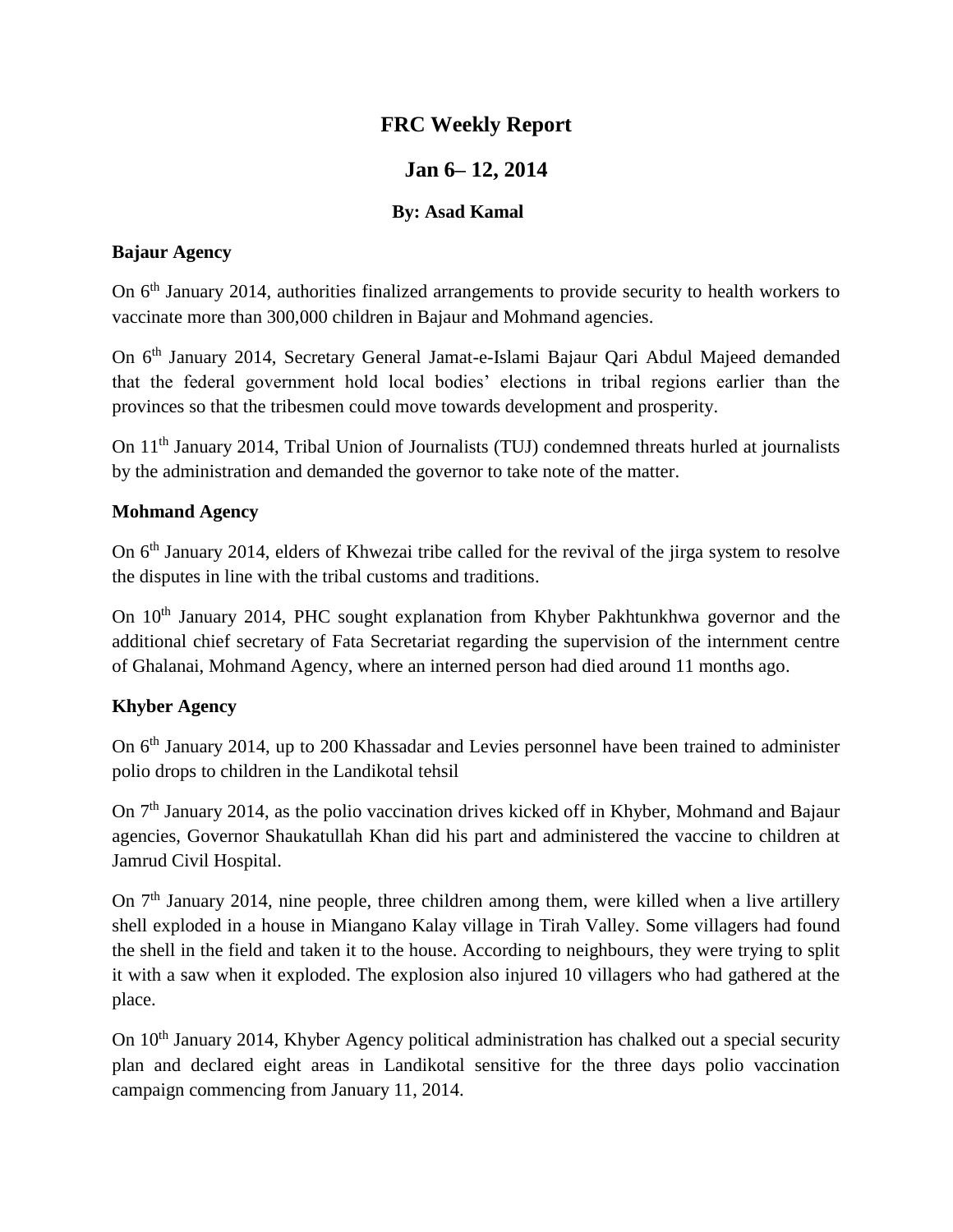On 12th January 2014, three-day anti-polio campaign, delayed twice, was launched amid tight security arrangements in two tehsils of Khyber Agency.

## **Oragzai Agency**

On 8th January 2014, house of an official of the Orakzai Levies was damaged in the blast at a shop near the house in Bahadur Banda in Hangu.

On 12th January 2014, a body of an unidentified person was found dumped at Dargai village.

On 12th January 2014, a teenaged girl sustained injuries when explosive devices planted near a house at Merobak village in Orakzai Agency went off.

## **Kurram Agency**

On 8th January 2014, five persons including a child sustained injuries in a bomb blast in Sadda town.

On 8th January 2014, tribal elders and traders have demanded of the government to declare Thall-Parachinar Road as transit route between Pakistan and Afghanistan to explore commercial and employment opportunities in the under-developed region

On 12<sup>th</sup> January 2014, internally displaced persons from Orakzai and Kurram agencies held protest demonstrations at different places here and demanded of the authorities to provide relief items to them

#### **North Waziristan Agency**

On 7<sup>th</sup> January 2014, two persons were shot and fatally injured by security forces in Miramshah, North Waziristan Agency during a curfew.

On 9<sup>th</sup> January 2014, the banned Tehrik-e-Taliban Pakistan (TTP) has tasked its field commanders to target the federal cabinet members and high-ranking officers of the armed forces

#### **South Waziristan Agency**

On 10<sup>th</sup> January 2014, a security official was injured when their vehicle was attacked by an improvised explosive device (IED) on the northern side of the WANA Bazar.

# **KPK**

On 6<sup>th</sup> January 2014, in yet another major setback to the polio programme, the Fata Secretariat lands in trouble for publicising fatwa (religious decree) of Darul Uloom Haqqania, Akora Khattak, in the local media through paid advertisements without the permission and knowledge of its administrator Maulana Samiul Haq.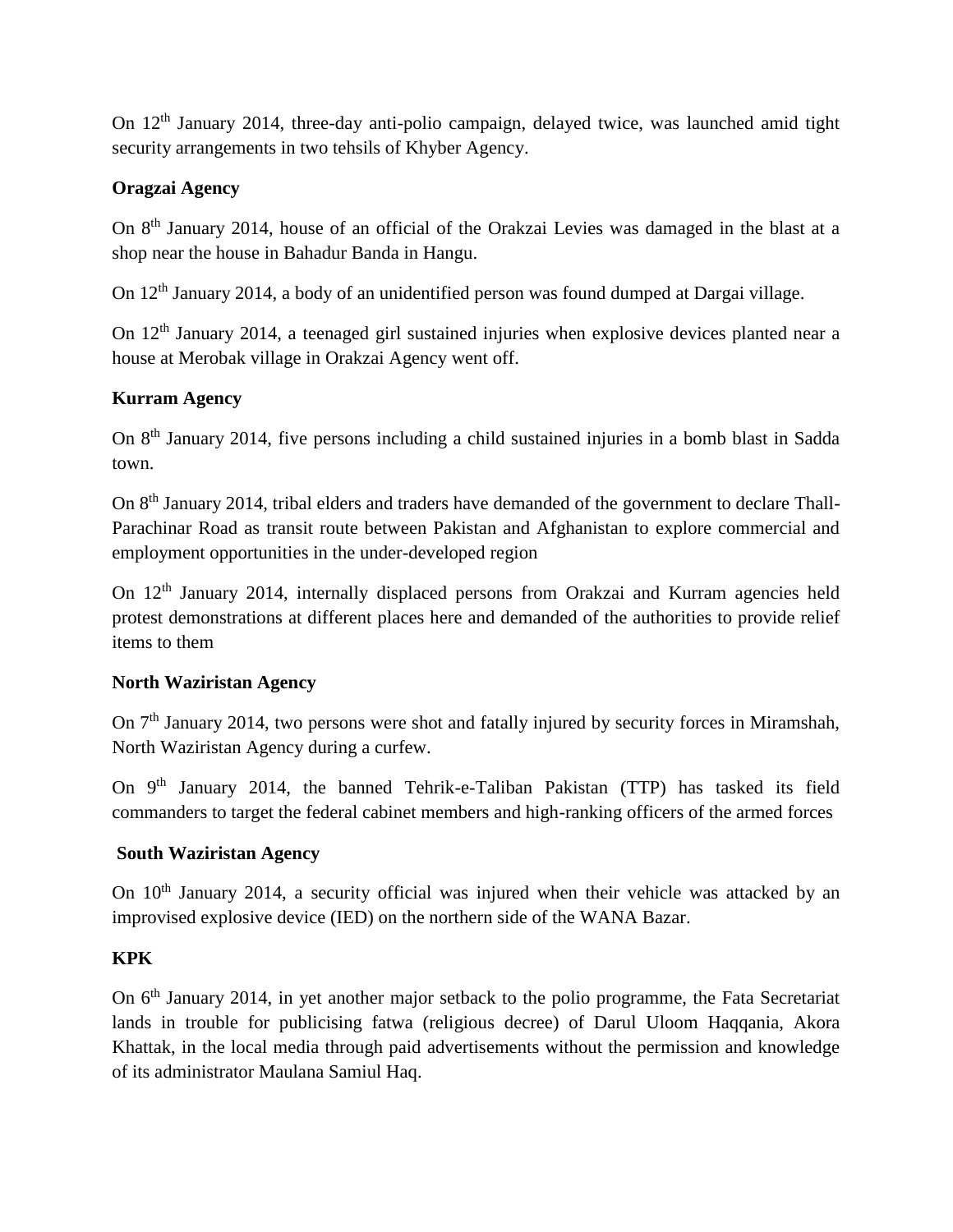On 6<sup>th</sup> January 2014, reports suggested that In Khyber Pakhtunkhwa because of terrorism, kidnappings and other law and order incidents and unemployment, migration of people from Tribal areas in year 2013, mental and psychological disorders disease were on the rise in Khyber Pakhtunkhwa

On 6<sup>th</sup> January 2014, The Pakistan Tehreek-e-Insaf sit-in against NATO supply and drone attacks continued for 44th consecutive day.

On 7<sup>th</sup> January 2014, provincial leadership of the Pakistan Peoples Party (PPP) said they will not be allying with the Pakistan Tehreek-e-Insaf (PTI) for the local bodies polls.

On  $7<sup>th</sup>$  January 2014, an incident took place at Regi Model Town where a police van was targeted by a roadside improvised explosive device (IED). an FC personnel, was killed in the blast while two policemen identified as Manzoor and Azam and an FC constable sustained injuries.

On  $7<sup>th</sup>$  January 2014, a student died while thwarting a suicide attack targeting his school in Hangu district of KPK.

On 8th January 2014, six men were found slaughtered inside a shrine in Gulshan-e-Maymar (Karachi) in an attack claimed by the Pakistani Taliban as a 'punishment' for paying homage to saints.

On 8th January 2014, a distant relative of ex-chief minister Ameer Haider Hoti and his former adviser were arrested by the National Accountability Bureau (NAB) in a famous weapons procurement scam.

On 8th January 2014, unidentified gunmen shot dead a former Naib Nazim of Union Council (UC) Shahdara in Mingora City of Swat district.

On 8<sup>th</sup> January 2014, unknown armed persons shot dead manager of a bank in Asamai Gate area Peshawar.

On 8th January 2014, the book: `Biting the Silver Bullet`: Role of Pakistani State Institutions in War on Terror was launched in honor of the people and families of those effected in the war on terror.

On  $10<sup>th</sup>$  January 2014, senior police officer Chaudhry Aslam, who led the operations against militants and extremists in Karachi for years, was killed when a powerful IED blast destroyed his vehicle on the Lyari Expressway. TTP has claimed responsibility for the attack

On 10th January 2014, TTP spokesman Shahidullah Shahid hinted at getting back to the negotiating table with the federal government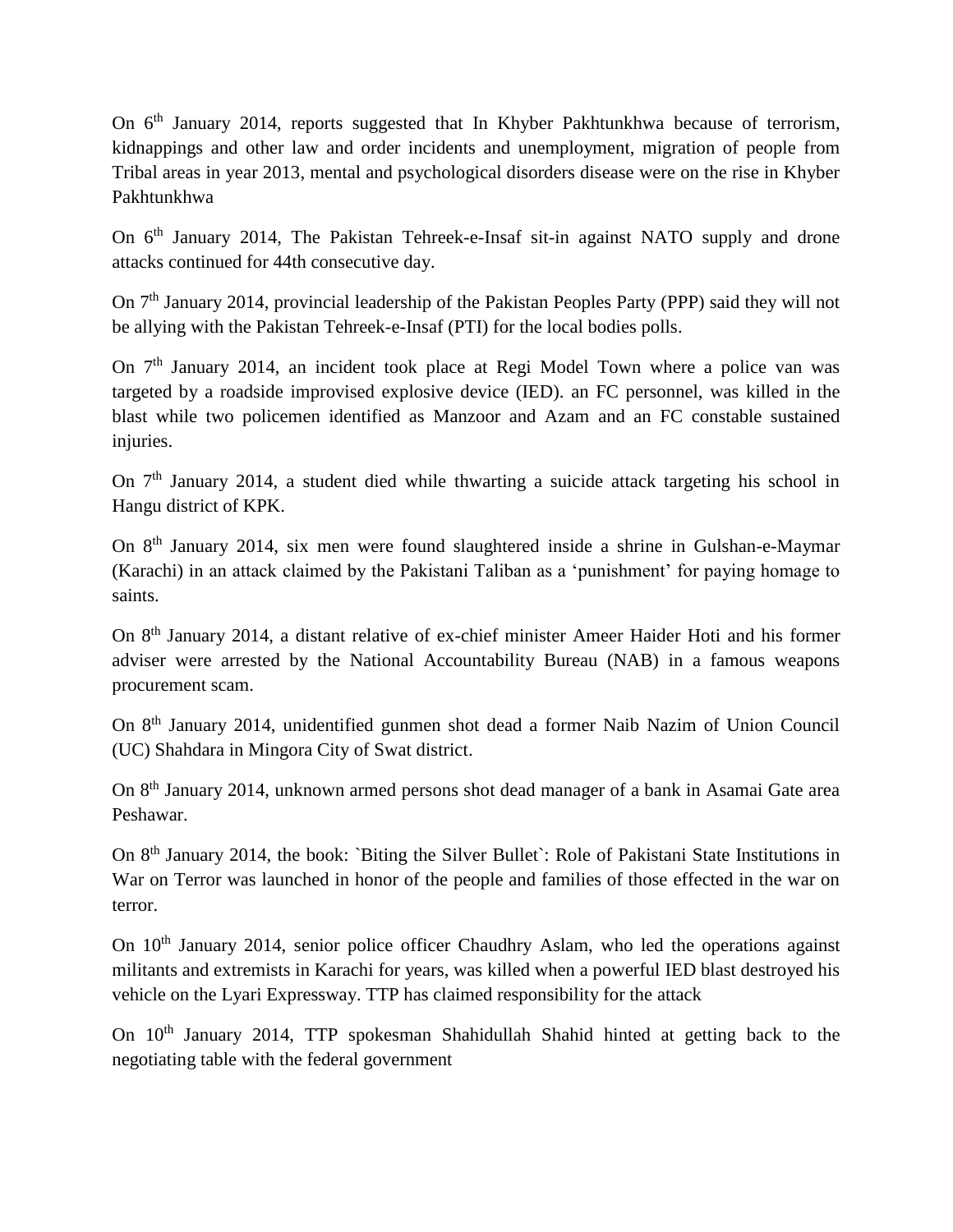Om  $10<sup>th</sup>$  January 2014, tribal elders, public representatives, police officials, teachers, students and a number of people thronged the house of 14-year-old Aitazaz to attend his Rasm-e-Qul.

On 10<sup>th</sup> January 2014, police recovered a school teacher and arrested his four kidnappers during a raid in the Noorani village in Doaba area.

On 10<sup>th</sup> January 2014, Peshawar High Court (PHC) Chief Justice Dost Muhammad Khan said that the law-enforcement agencies should deal with militants in their custody as per the law.

On 10<sup>th</sup> January 2014, Khyber Pakhtunkhwa Inspector General of Police (IGP) Nasir Khan Durrani has recommended the name of shaheed school student Aitezaz Hassan to the provincial govt for a civil award.

On  $10<sup>th</sup>$  January 2014, three members of a family including woman and a child were killed when unidentified gunmen forced their entry into a house in the limits of Saddar Police Station district Hangu.

On 10<sup>th</sup> January 2014, Tehreek-i-Taliban Pakistan (TTP) claimed responsibility of the attack that killed SP Chaudhry Aslam and two other policemen in Karachi.

On  $10<sup>th</sup>$  January 2014, a man was killed and another injured when unknown gunmen opened fire at them Pajagi Road of Peshawar.

On 10<sup>th</sup> January 2014, one person was killed in Khulay village in the limits of Sardhery Police station district Charsadda.

On 11th January 2014, an alleged militant was killed when armed men attacked a police party near a checkpoint on the boundary with Khyber Agency.

On 11th January 2014, Prime Minister Nawaz Sharif approved the country's highest civil award Sitara-e-Shujjaat for a student Shaheed Aitizaz Hussain.

On 11th January 2014, gunmen have shot to death two workers at a small Sufi Muslim shrine in Mardan.

On 11th January 2014, top leadership of Samiul Haq's JUI has made first formal contact with Taliban Shura (council), playing as a facilitator in government's bid to secure peace through talks with the militants.

On 11th January 2014, health workers in part of a troubled Pakistani tribal region refused to participate in a polio vaccination campaign because of security threats.

On 11<sup>th</sup> January 2014, ruling out any negative impact of the ongoing blockade of Nato supplies through Khyber Pakhtunkhwa, US Ambassador to Pakistan Richard Olson said his country had many options to flow goods out of Afghanistan.